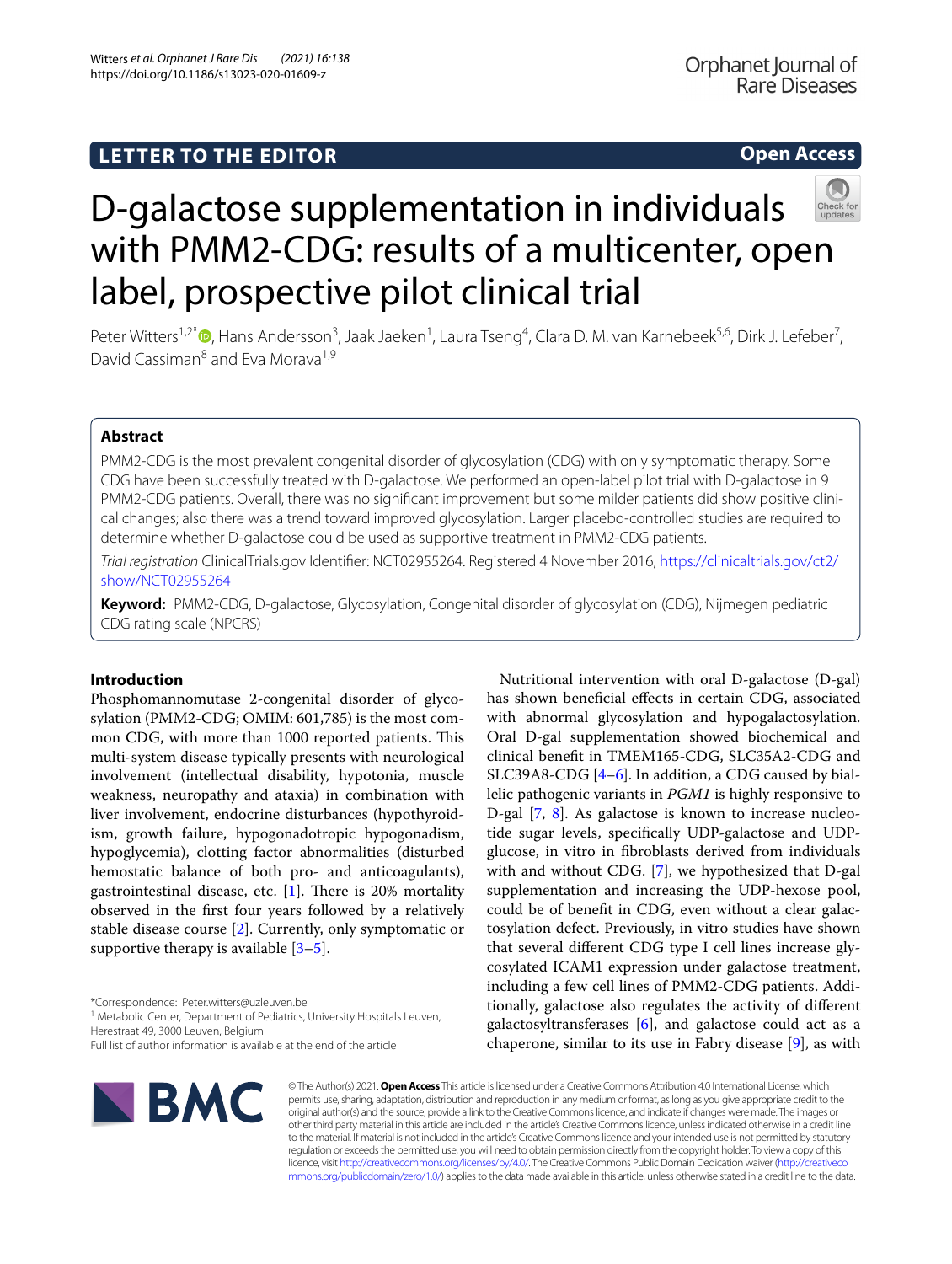enzymes with sugar substrates, sugars often funciton as chaperones.

We performed an observational prospective multicenter pilot study and evaluated the clinical and biochemical evolution of 9 patients with PMM2-CDG, taking oral D-gal supplementation for an 18-week period. The study was open label and without placebo control.

## **Patients and methods**

## **Galactose and nijmegen pediatric CDG rating scale (NPCRS)**

Participants were evaluated at three clinical sites using the same observational protocol (Tulane University Medical Center, University of Leuven and Amsterdam University Medical Centers) as part of an observational trial (Tulane IRB protocol #517,339, ClinicalTrials.gov NCT02955264; Leuven ethics committee S59698; AMC METC NL61943.018.17). All patients were confrmed patients with PMM2-CDG based on abnormal glycosylation studies and molecular analysis (see Table [1](#page-1-0)).

D-Galactose intake was increased in a stepwise fashion over the 18 week study period per 6 weeks from 0.5  $g$ / kg per day, to 1.0  $g/kg$  per day and eventually 1.5  $g/kg$ per day to minimize gastrointestinal and metabolic side effects. The maximum daily dose of galactose any patient received was 50 g (this amount is within recommended daily intake) and has been demonstrated to be safe [[10\]](#page-4-9) previously in CDG patients [[8\]](#page-4-7). Participants were instructed to continue their regular diet.

The Nijmegen Pediatric CDG rating scale (NPCRS) was assessed at the time of inclusion and at the end of the trial. This score comprises three sections (subscores): current clinical function, system specifc involvement and current clinical assessment. A lower score indicates a less severe disease [\[2](#page-4-1)]. Additionally, serum sialotransferrin isoforms, as a parameter for glycosylation, were monitored. Transferrin was immunopurifed from 10 µL of plasma and analyzed by QTOF mass spectrometry (MS) as previously described [\[11](#page-4-10)]. Results of asialo- and monosialotransferrin are expressed as percentage of disialotransferrin values.

## **Statistics**

SPSS 22 for windows (SPSS Inc., Chicago, IL, USA) were used for statistical analysis. All results were expressed as means $\pm$ standard deviation. For differences between repeated measurements in the same individual the Wilcoxon signed rank test was used. A p-value less than 0.05 was considered as statistically signifcant.

#### *Results*

Nine PMM2-CDG patients participated in this study (4 female, 5 male). Age at inclusion was  $11.1 \pm 8.5$  years (for details and genetics see Table [1](#page-1-0)).

<span id="page-1-0"></span>**Table 1** Patient demographics and genetics

|                | Age at start (y) | gender | Pathogenic variant 1 | Pathogenic variant 2 | Reference (previous<br>publications with the<br>patient) |
|----------------|------------------|--------|----------------------|----------------------|----------------------------------------------------------|
|                | 6                | F      | p.1120C              | p.G228C              | PMID: 28425223                                           |
|                |                  |        | c.359T>C             | c.682G > T           |                                                          |
| $\overline{2}$ | $\overline{4}$   | M      | p.R141H              | p.P113L              | PMID: 10801058                                           |
|                |                  |        | c.442G > A           | c.338C > T           |                                                          |
| 3              | 5                | F      | p.S47L               | p.Q33P               |                                                          |
|                |                  |        | c.140C > T           | c.98A > C            |                                                          |
| $\overline{4}$ | $\overline{4}$   | F      | p.R141H              | p.F183S              |                                                          |
|                |                  |        | c.422G > A           | c.548T > C           |                                                          |
| 5              | 17               | M      | p.R141H              | p.F119L              | PMID: 30293989                                           |
|                |                  |        | c.422G > A           | c.357C > A           |                                                          |
| 6              | 15               | M      | p.D188G              | p.V231M              | PMID: 30293989                                           |
|                |                  |        | c.563A > G           | c.691G > A           |                                                          |
| $\overline{7}$ | 19               | M      | p.T237R              | p.C241S              | PMID: 30293989                                           |
|                |                  |        | c.710C > G           | c.722G > C           |                                                          |
| 8              | 28               | F      | p.R141H              | p.T81S               | PMID: 17694350                                           |
|                |                  |        | c.422G > A           | c.422G > A           |                                                          |
| 9              | $\overline{2}$   | M      | p.R141H              | p.F119L              |                                                          |
|                |                  |        | c.422G > A           | c.357C > A           |                                                          |

The variants shown are described using the NM\_000303.2 transcript reference sequence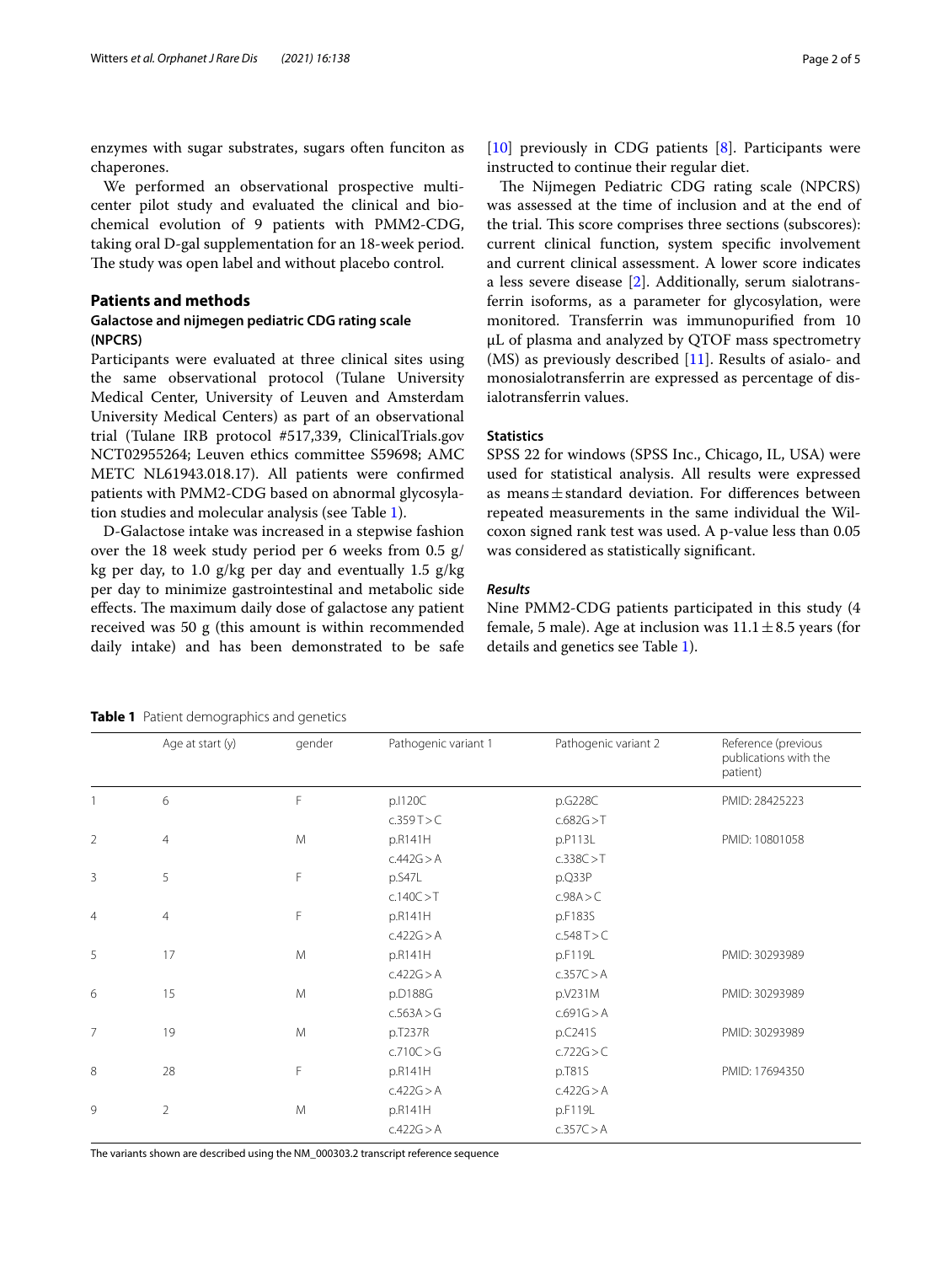Interestingly, the total NCPRS scores improved for 5 patients (see Fig. [1](#page-2-0)), but due to worsening of two patients the total score didn't show a statistically signifcant improvement (score before  $23.9 \pm 9.6$ , versus after 23.6 $\pm$ 13,  $p$  = 0.44). There was no significant improvement in the current clinical function (NPCRS subscore 1, Fig. [1\)](#page-2-0) within the total group of 9 patients (score before 8.2  $\pm$  4.4, versus after 7.4  $\pm$  4.4 for the whole group, where a lower score indicates improvement,  $p=0.10$ ), the system specifc involvement (subscore 2 before treatment 3.9 $\pm$ 2.3, versus after treatment 4.1 $\pm$ 2.4, *p*=0.77) or in the current clinical assessment (score before  $11.8 \pm 4.8$ , versus after  $12 \pm 6.8$ ,  $p = 0.49$ ).

Nevertheless, in one of the patients (patient 1) signifcant improvement in quality of life was reported, because of less frequent infections, a growth spurt and fewer

<span id="page-2-0"></span>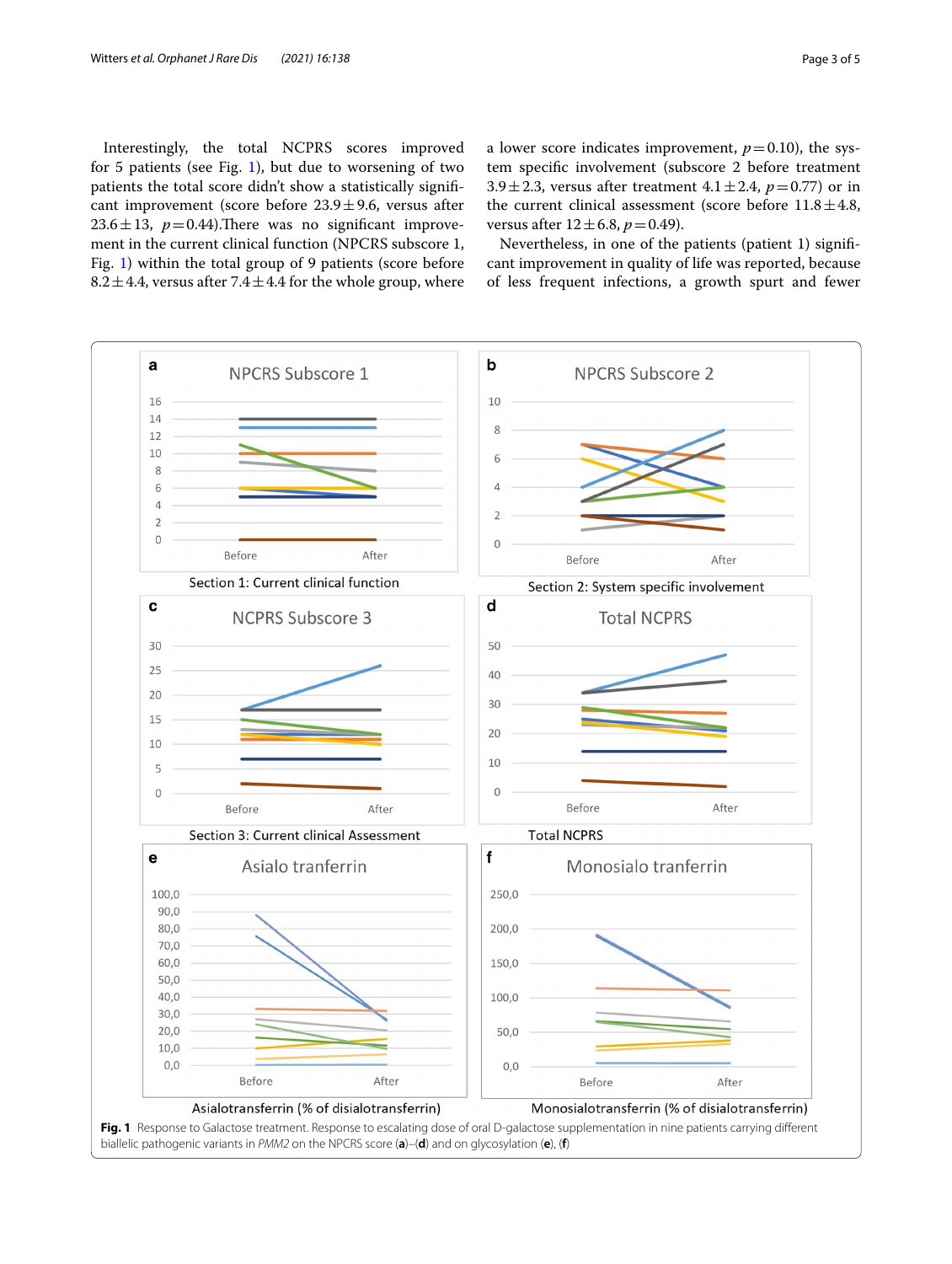episodes of hypoglycemia (NPCRS decreasing from 25 to 21). This effect was noticeable after 6 weeks. Another patient (patient 4) reported a subjective improvement in motor skills, which was not efectively captured in the NPCRS score system and might be part of a more benign disease course in PMM2-CDG (NCPRS from 24 to 19). This effect was only reported at the end of the trial. Also noteworthy are the improvements of one patient (patient 8) with a very mild PMM2-CDG. After 6 weeks, she reported improvement in motor skills as a decrease in titubation (possibility to drink from a cup without spilling, eating soup, improved use of handheld devices, smoother speech, objectively recorded improvement in handwriting), decreased ataxia (less bumping into walls and objects) and increased general activity level. Her NPCRS decreased from 4 to 2. Importantly, after stopping D-gal supplementation her progress reversed. Upon restarting D-gal a similar improvement was seen again.

#### **Adverse events**

There were only gastrointestinal adverse events. Six patients had mild gastrointestinal involvement (mild constipation or unexplained vomiting or diarrhea<1/week) before starting D-gal. One patient had an increase in PMM2-CDG related diarrhea for which treatment with galactose was temporarily stopped (<2 weeks).Another patient had a disappearance of all gastrointestinal complaints as the constipation resolved and the polyethyleneglycol preparation was stopped.

### **Biochemical variation**

As analyzed over the group of 9 patients, the asialotransferrin/disialotransferrin ratio improved from  $30.9 \pm 31$ to  $16.6 \pm 10.5$ , which was however not statistically significant ( $p=0.11$ ). Nevertheless, there was a trend for improvement in monosialotransferrin/disialotransferrin ratio from  $84.9 \pm 68.2$  to  $58.1 \pm 32.6$  ( $p = 0.06$ ).

There was no apparent correlation of the overall biochemical trend with clinical improvements in individual patients.

## **Discussion**

Overall, in the whole group of nine PMM2-CDG patients there was no statistically signifcant improvement observed with oral D-gal supplementation. When evaluated as a group, there was no biochemical improvement in the glycosylation profle or detectable clinical improvement in the diferent sections. Our two patients with the highest NCPRS did not respond at all. Both had profound central nervous system involvement with pyramidal signs. This is probably related to the role of glycosylation in brain development and is as such unlikely to respond to improvement in glycosylation.

Importantly, a few patients did report improvement in diferent aspects of their clinical symptoms and the mildest patient has experienced objectively measurable clinical changes in neurologic symptoms. Although none of these improvements were captured in a multi-item score as the NPCRS, this did lead to a signifcant increase in the quality of life of this patient. NCPRS certainly lacks sensitivity in some domains (for example, evolution in writing skills, titubation, decrease in number of infections etc.) as seen in some patients. Nevertheless, in our retrospective natural history study NCPRS has been shown to be stable in untreated patients [\[2](#page-4-1)]. Prospective natural history studies are currently being conducted.

D-gal supplementation is safe in numerous CDG [[6](#page-4-5)[–8](#page-4-7)] and in focal segmental glomerulosclerosis [[10\]](#page-4-9). It is interesting to note that in a population with a multisystem disease in which gastrointestinal disease (constipation, diarrhea, failure to thrive, protein losing enteropathy [\[2](#page-4-1), [3\]](#page-4-2)) is an important part, galactose is clinically well tolerated. Indeed, there was no deterioration in GI function as measured by NPCRS.

Larger placebo-controlled, double blind studies are required to determine whether D-gal supplementation can be used as symptomatic treatment in a subset of milder PMM2-CDG patients. Given the lack of reliable, prospectively evaluated biomarkers, clinical fndings (such as NCPRS) and CDG validated quality of life outcome measures are preferable outcome measures.

#### **Abbreviations**

CDG: Congenital disorder of glycosylation; PMM2-CDG: Phosphomannomutase2-congenital disorder of glycosylation; D-gal: D-galactose; NPCRS: Nijmegen Pediatric CDG rating scale; MS: Mass spectrometry.

#### **Acknowledgements**

This work is partially funded by the grant titled Frontiers in Congenital Disorders of Glycosylation (1U54NS115198-01) from the National Institute of Neurological Diseases and Stroke (NINDS) and the National Center for Advancing Translational Sciences (NCATS) and the Rare Disorders Consortium Research Network (RDCRN). This work was partially funded by FWO Flanders, Belgium (G049220N). P.W., J.J. and D.C. are members of the European Reference Network for Rare Hereditary Metabolic Disorders (MetabERN)—Project ID No 739543. P.W. is supported by the clinical research fund, University Hospitals Leuven, Leuven, Belgium. D.C. is a recipient of the clinical investigatorship, FWO Flanders, Belgium.

#### **Authors' contributions**

All authors read and approved the fnal manuscript and have made substantial contributions to the work, including interpretation of the data. Further contributions are: Paitent inclusion: PW, HA, JJ, LT, CV, DC, EM. Biochemical acquisition analysis: JJ, DL. Clinical acquisition analysis: PW, DC, EM. Design and conception EM. Drafting of the work: PW, EM, CV, DC, DL. All authors read and approved the fnal manuscript.

#### **Funding**

This work is partially funded by the grant titled Frontiers in Congenital Disorders of Glycosylation (1U54NS115198-01) from the National Institute of Neurological Diseases and Stroke (NINDS) and the National Center for Advancing Translational Sciences (NCATS) and the Rare Disorders Consortium Research Network (RDCRN). This work was partially funded by FWO Flanders,